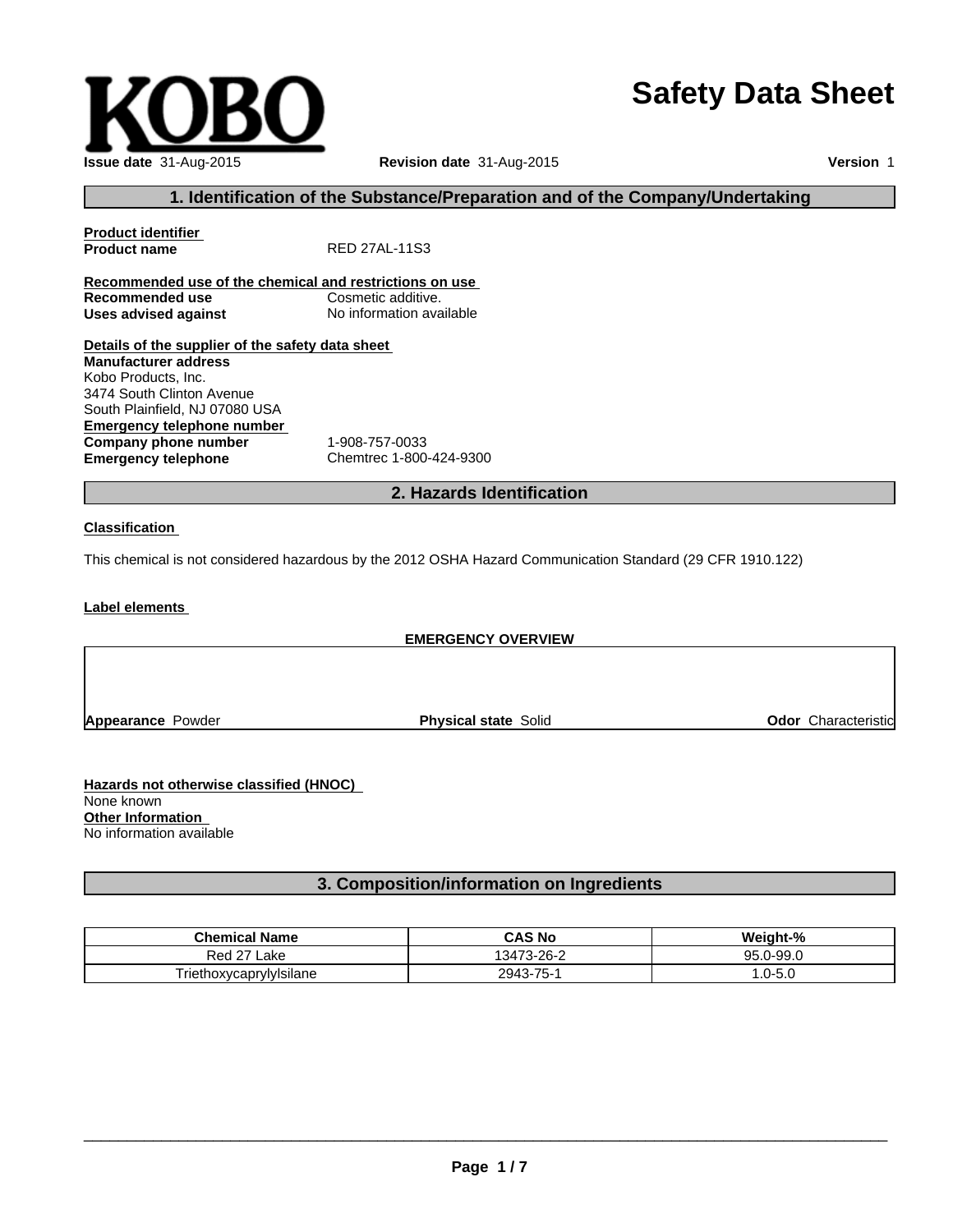## **4. First aid measures**

 $\overline{\phantom{a}}$  ,  $\overline{\phantom{a}}$  ,  $\overline{\phantom{a}}$  ,  $\overline{\phantom{a}}$  ,  $\overline{\phantom{a}}$  ,  $\overline{\phantom{a}}$  ,  $\overline{\phantom{a}}$  ,  $\overline{\phantom{a}}$  ,  $\overline{\phantom{a}}$  ,  $\overline{\phantom{a}}$  ,  $\overline{\phantom{a}}$  ,  $\overline{\phantom{a}}$  ,  $\overline{\phantom{a}}$  ,  $\overline{\phantom{a}}$  ,  $\overline{\phantom{a}}$  ,  $\overline{\phantom{a}}$ 

#### **First aid measures**

| <b>General advice</b>                                       | If symptoms persist, call a physician.                                                                                             |
|-------------------------------------------------------------|------------------------------------------------------------------------------------------------------------------------------------|
| Eye contact                                                 | Rinse immediately with plenty of water, also under the eyelids, for at least 15 minutes. If<br>symptoms persist, call a physician. |
| <b>Skin contact</b>                                         | Wash off immediately with soap and plenty of water while removing all contaminated<br>clothes and shoes.                           |
| <b>Inhalation</b>                                           | Remove to fresh air. If breathing is irregular or stopped, administer artificial respiration.                                      |
| Ingestion                                                   | If swallowed, do not induce vomiting: seek medical advice immediately and show this<br>container or label.                         |
| Self-protection of the first aider                          | Use personal protective equipment as required.                                                                                     |
| Most important symptoms and effects, both acute and delayed |                                                                                                                                    |
| <b>Symptoms</b>                                             | No known effects under normal use conditions.                                                                                      |
|                                                             | Indication of any immediate medical attention and special treatment needed                                                         |
| Note to physicians                                          | Effects of exposure (inhalation, ingestion or skin contact) to substance may be delayed.                                           |
|                                                             |                                                                                                                                    |

## **5. Fire-fighting measures**

#### **Suitable extinguishing media**

Use extinguishing measures that are appropriate to local circumstances and the surrounding environment.

#### **Unsuitable extinguishing media** No information available.

## **Specific hazards arising from the chemical**

None in particular.

#### **Explosion data Sensitivity to mechanical impact** None. **Sensitivity to static discharge** None.

#### **Protective equipment and precautions for firefighters**

Use personal protective equipment as required.

#### **6. Accidental release measures**

#### **Personal precautions, protective equipment and emergency procedures**

| <b>Personal precautions</b>                          | Use personal protective equipment as required. Avoid contact with eyes. Wash thoroughly<br>after handling. |  |
|------------------------------------------------------|------------------------------------------------------------------------------------------------------------|--|
| For emergency responders                             | Use personal protective equipment as required.                                                             |  |
| <b>Environmental precautions</b>                     | Collect spillage. Do not allow into any sewer, on the ground or into any body of water.                    |  |
| Methods and material for containment and cleaning up |                                                                                                            |  |
| <b>Methods for containment</b>                       | Prevent further leakage or spillage if safe to do so.                                                      |  |
| Methods for cleaning up                              | Avoid creating dust. Sweep up and shovel into suitable containers for disposal.                            |  |
| Prevention of secondary hazards                      | Clean contaminated objects and areas thoroughly observing environmental regulations.                       |  |
|                                                      |                                                                                                            |  |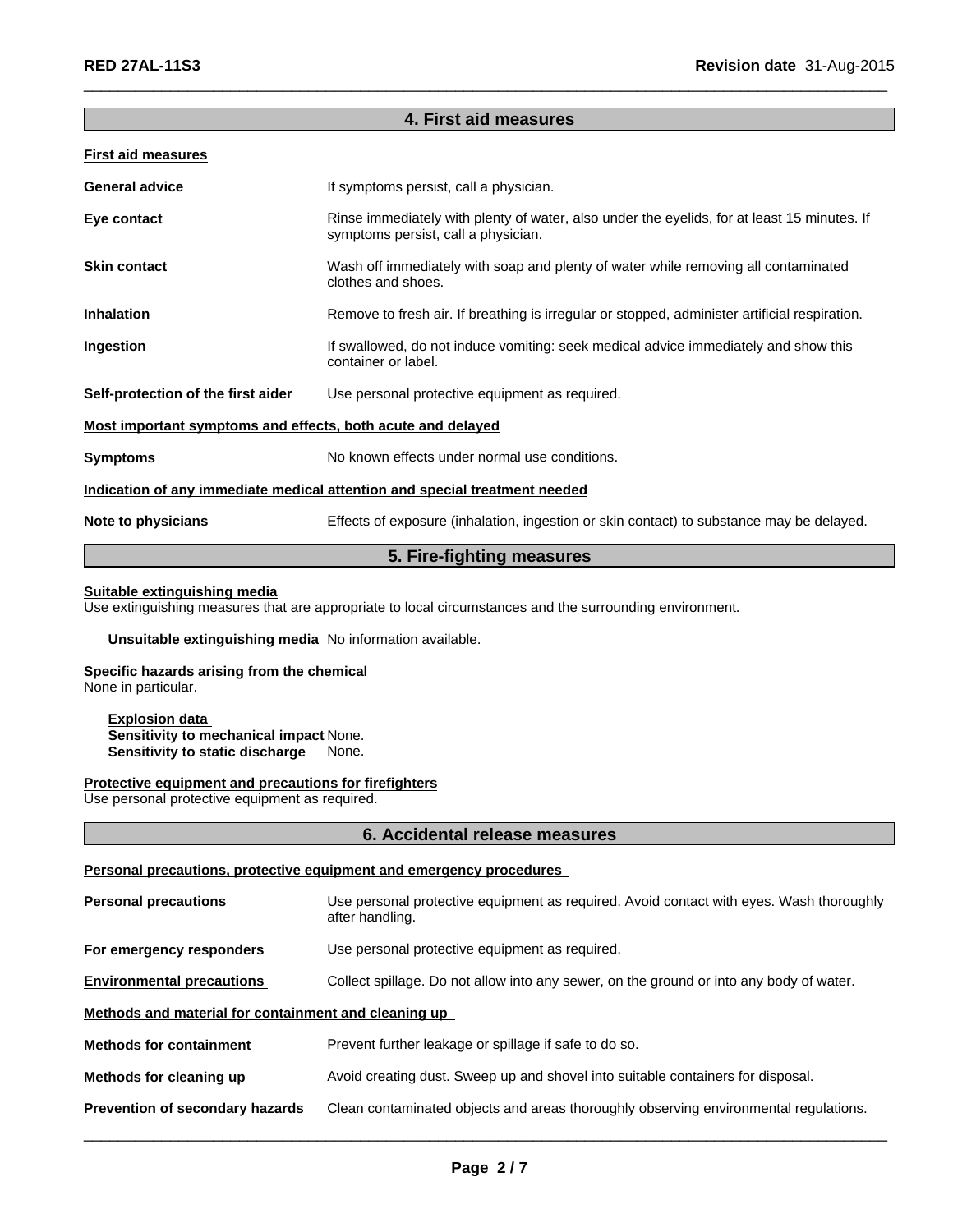|                                                              | 7. Handling and Storage                                                                                              |
|--------------------------------------------------------------|----------------------------------------------------------------------------------------------------------------------|
| <b>Precautions for safe handling</b>                         |                                                                                                                      |
| Advice on safe handling                                      | Use personal protective equipment as required. Use only in well-ventilated areas. Wash<br>thoroughly after handling. |
| Conditions for safe storage, including any incompatibilities |                                                                                                                      |
| <b>Storage conditions</b>                                    | Keep container tightly closed in a dry and well-ventilated place. Store at ambient conditions.                       |
| Incompatible materials                                       | Strong oxidizing agents. Strong acids.                                                                               |
|                                                              | 8. Exposure Controls/Personal Protection                                                                             |
| <b>Control parameters</b>                                    |                                                                                                                      |
| <b>Exposure guidelines</b>                                   | Not applicable.                                                                                                      |
| <b>Appropriate engineering controls</b>                      |                                                                                                                      |
| <b>Engineering controls</b>                                  | Ensure adequate ventilation, especially in confined areas.                                                           |
|                                                              | Individual protection measures, such as personal protective equipment                                                |
| <b>Eye/face protection</b>                                   | Wear safety glasses with side shields (or goggles).                                                                  |
| Skin and body protection                                     | Wear protective gloves and protective clothing.                                                                      |
| <b>Respiratory protection</b>                                | In case of insufficient ventilation, wear suitable respiratory equipment.                                            |
|                                                              |                                                                                                                      |

 $\_$  ,  $\_$  ,  $\_$  ,  $\_$  ,  $\_$  ,  $\_$  ,  $\_$  ,  $\_$  ,  $\_$  ,  $\_$  ,  $\_$  ,  $\_$  ,  $\_$  ,  $\_$  ,  $\_$  ,  $\_$  ,  $\_$  ,  $\_$  ,  $\_$  ,  $\_$  ,  $\_$  ,  $\_$  ,  $\_$  ,  $\_$  ,  $\_$  ,  $\_$  ,  $\_$  ,  $\_$  ,  $\_$  ,  $\_$  ,  $\_$  ,  $\_$  ,  $\_$  ,  $\_$  ,  $\_$  ,  $\_$  ,  $\_$  ,

**General hygiene considerations** Handle in accordance with good industrial hygiene and safety practice. Wash contaminated clothing before reuse.

## **9. Physical and Chemical Properties**

## **Information on basic physical and chemical properties**

| Powder<br>Red      | Odor<br>Odor threshold   | Characteristic           |
|--------------------|--------------------------|--------------------------|
|                    |                          |                          |
|                    |                          | No information available |
| Values             | <b>Remarks</b> •         |                          |
|                    | No information available |                          |
|                    | No information available |                          |
|                    | No information available |                          |
|                    | No information available |                          |
|                    | No information available |                          |
|                    | No information available |                          |
|                    |                          |                          |
|                    | No information available |                          |
|                    | No information available |                          |
|                    | No information available |                          |
|                    | No information available |                          |
|                    | No information available |                          |
| Insoluble in water |                          |                          |
|                    | No information available |                          |
|                    | No information available |                          |
|                    | No information available |                          |
|                    | No information available |                          |
|                    |                          |                          |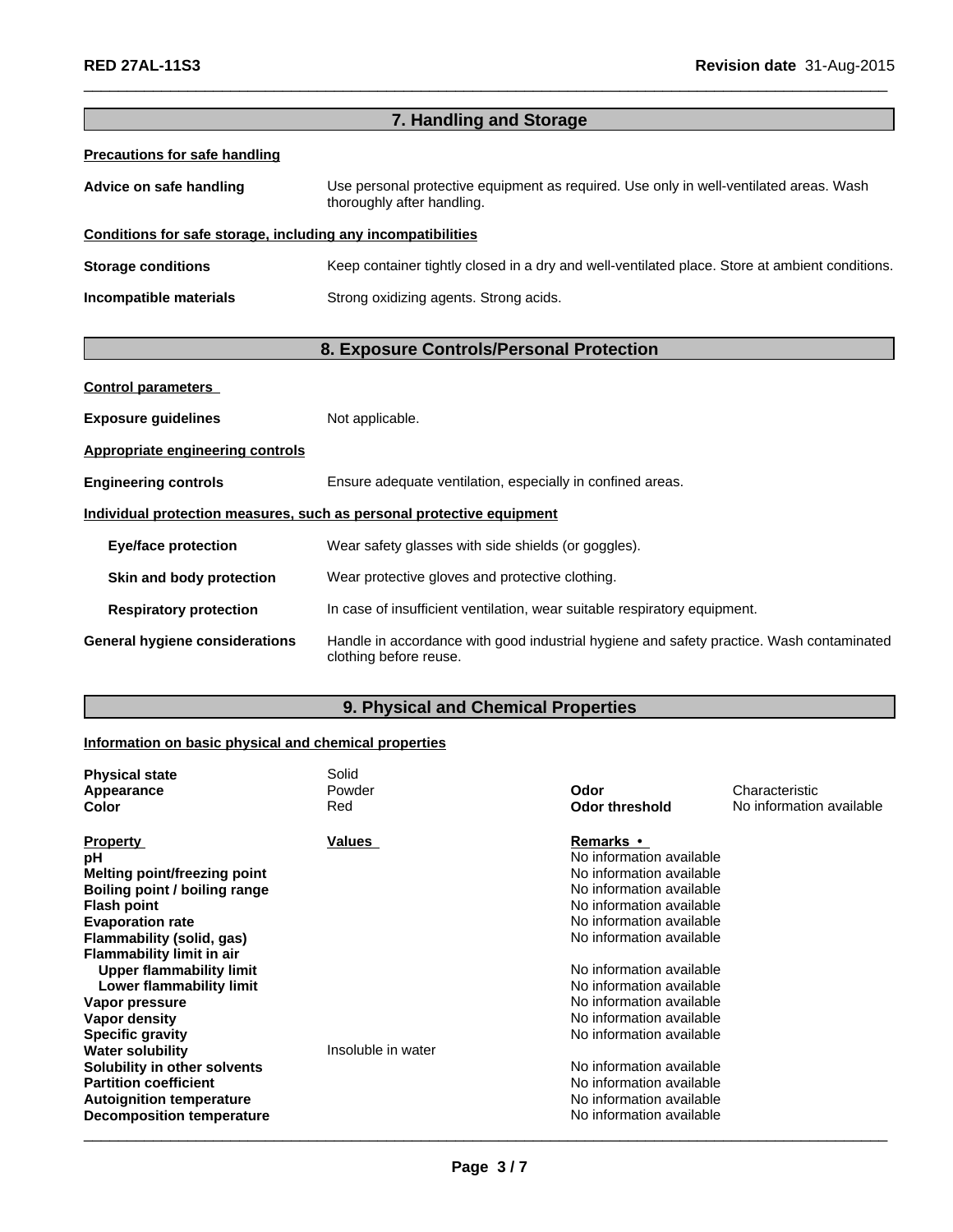**Revision date** 31-Aug-2015

**Oxidizing properties Dynamic viscosity Kinematic viscosity Explosive properties**

**Other Information**<br>**Softening point** 

**Softening point No information available**<br> **Molecular weight No information available Molecular weight** No information available<br> **VOC content (%)** No information available **No information available Density** No information available **Bulk density** No information available

No information available No information available No information available No information available

 $\_$  ,  $\_$  ,  $\_$  ,  $\_$  ,  $\_$  ,  $\_$  ,  $\_$  ,  $\_$  ,  $\_$  ,  $\_$  ,  $\_$  ,  $\_$  ,  $\_$  ,  $\_$  ,  $\_$  ,  $\_$  ,  $\_$  ,  $\_$  ,  $\_$  ,  $\_$  ,  $\_$  ,  $\_$  ,  $\_$  ,  $\_$  ,  $\_$  ,  $\_$  ,  $\_$  ,  $\_$  ,  $\_$  ,  $\_$  ,  $\_$  ,  $\_$  ,  $\_$  ,  $\_$  ,  $\_$  ,  $\_$  ,  $\_$  ,

## **10. Stability and Reactivity**

**Reactivity**  No data available

**Chemical stability** Stable under normal conditions.

# **Possibility of hazardous reactions**

None under normal processing.

**Hazardous polymerization** Hazardous polymerization does not occur.

**Conditions to avoid** None known.

**Incompatible materials** Strong oxidizing agents. Strong acids.

#### **Hazardous decomposition products**

None under normal use conditions.

## **11. Toxicological Information**

#### **Information on likely routes of exposure**

#### **Product information**

| Inhalation   | No data available. |
|--------------|--------------------|
| Eye contact  | No data available. |
| Skin contact | No data available. |
| Ingestion    | No data available. |

#### **Component information**

| <b>Chemical Name</b>    | Oral LD50            | <b>Dermal LD50</b> | <b>Inhalation LC50</b> |
|-------------------------|----------------------|--------------------|------------------------|
| Triethoxycaprylylsilane | ˈ Rat                | Rabbit             |                        |
| $ 2943 - 75 -$          | $= 10060 \mu L/kg$ ( | = 5910 µL/kg       |                        |

#### **Information on toxicological effects**

**Symptoms** No information available.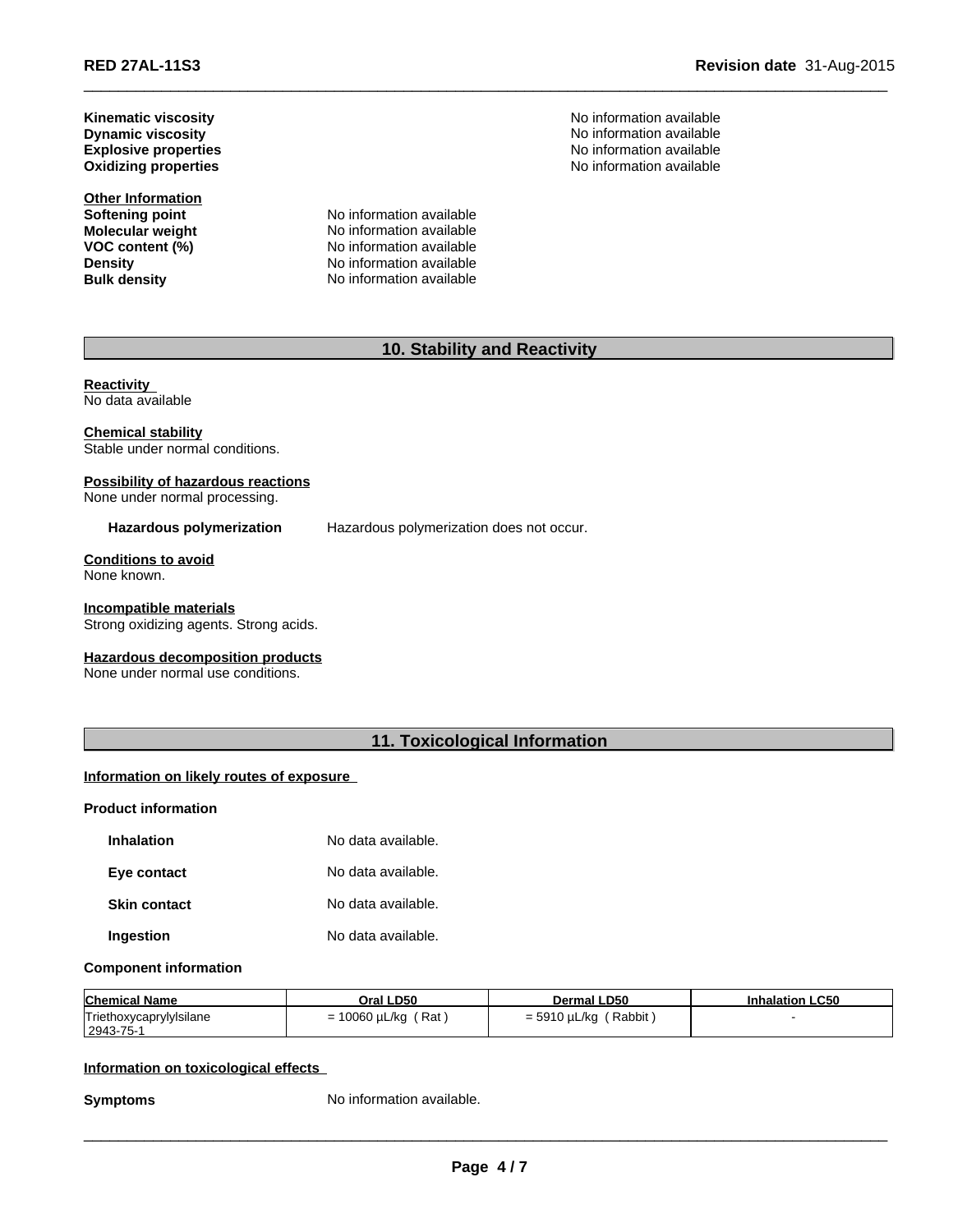#### **Delayed and immediate effects as well as chronic effects from short and long-term exposure**

| <b>Skin corrosion/irritation</b><br>Serious eye damage/eye irritation<br><b>Irritation</b> | No information available.<br>No information available.<br>No information available.                       |
|--------------------------------------------------------------------------------------------|-----------------------------------------------------------------------------------------------------------|
| <b>Corrosivity</b>                                                                         | No information available.                                                                                 |
| <b>Sensitization</b>                                                                       | No information available.                                                                                 |
| Germ cell mutagenicity                                                                     | No information available.                                                                                 |
| Carcinogenicity                                                                            | This product does not contain any carcinogens or potential carcinogens as listed by OSHA,<br>IARC or NTP. |
| <b>Reproductive toxicity</b>                                                               | No information available.                                                                                 |
| <b>STOT - single exposure</b>                                                              | No information available.                                                                                 |
| <b>STOT - repeated exposure</b><br><b>Aspiration hazard</b>                                | No information available.<br>No information available.                                                    |

 $\_$  ,  $\_$  ,  $\_$  ,  $\_$  ,  $\_$  ,  $\_$  ,  $\_$  ,  $\_$  ,  $\_$  ,  $\_$  ,  $\_$  ,  $\_$  ,  $\_$  ,  $\_$  ,  $\_$  ,  $\_$  ,  $\_$  ,  $\_$  ,  $\_$  ,  $\_$  ,  $\_$  ,  $\_$  ,  $\_$  ,  $\_$  ,  $\_$  ,  $\_$  ,  $\_$  ,  $\_$  ,  $\_$  ,  $\_$  ,  $\_$  ,  $\_$  ,  $\_$  ,  $\_$  ,  $\_$  ,  $\_$  ,  $\_$  ,

## **12. Ecological Information**

**Ecotoxicity**  None known

#### **Persistence and degradability**

No information available.

## **Bioaccumulation**

No information available.

**Other adverse effects** No information available

## **13. Disposal Considerations**

| Waste treatment methods          |                                                                                                        |  |
|----------------------------------|--------------------------------------------------------------------------------------------------------|--|
| <b>Disposal of wastes</b>        | Disposal should be in accordance with applicable regional, national and local laws and<br>regulations. |  |
| <b>Contaminated packaging</b>    | Disposal should be in accordance with applicable regional, national and local laws and<br>regulations. |  |
| <b>14. Transport Information</b> |                                                                                                        |  |
| <b>DOT</b>                       | Not regulated                                                                                          |  |
| ICAO (air)                       | Not regulated                                                                                          |  |
|                                  |                                                                                                        |  |

**IATA** Not regulated **IMDG** Not regulated

**RID** Not regulated

**ADR** Not regulated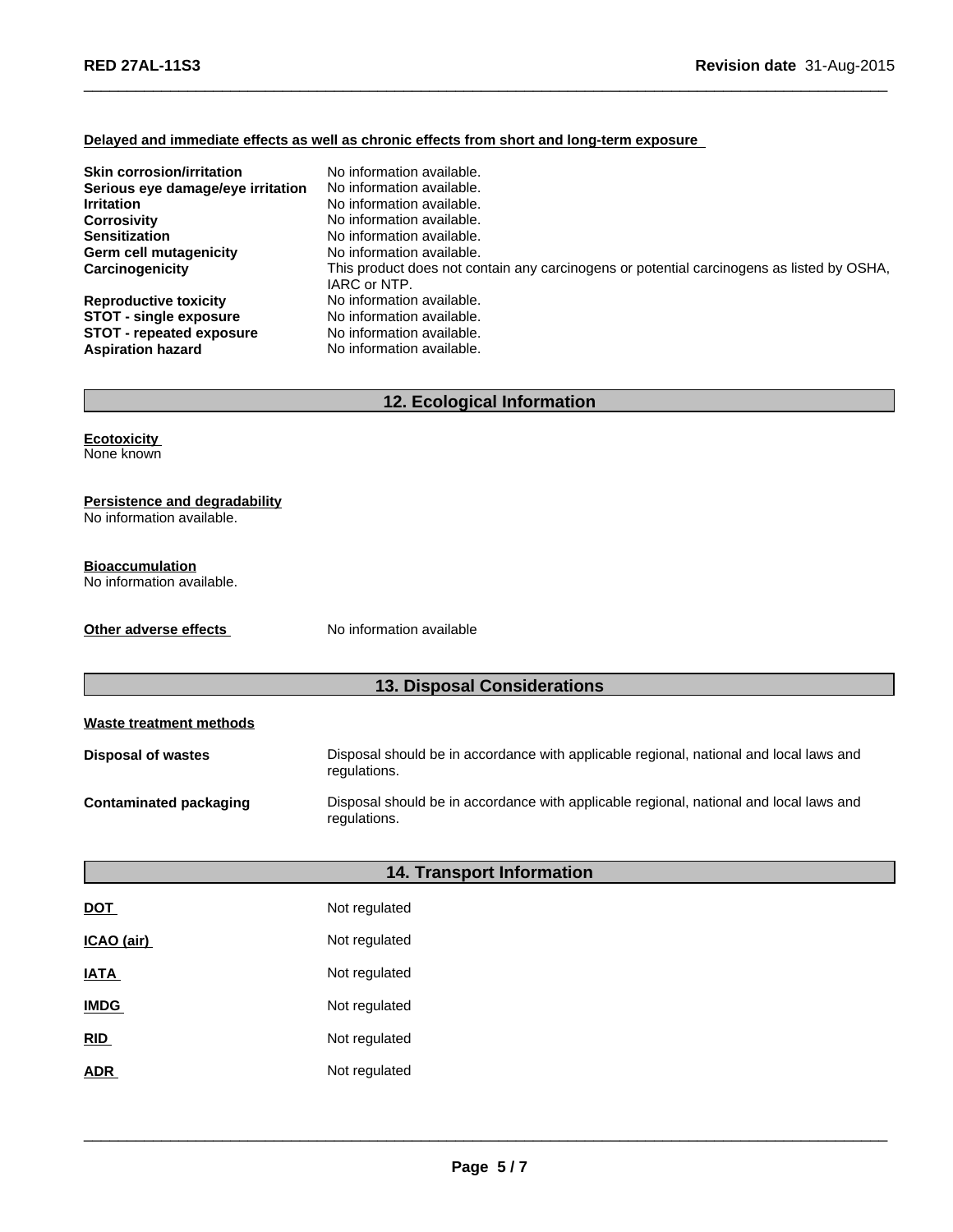## **15. Regulatory information**

 $\_$  ,  $\_$  ,  $\_$  ,  $\_$  ,  $\_$  ,  $\_$  ,  $\_$  ,  $\_$  ,  $\_$  ,  $\_$  ,  $\_$  ,  $\_$  ,  $\_$  ,  $\_$  ,  $\_$  ,  $\_$  ,  $\_$  ,  $\_$  ,  $\_$  ,  $\_$  ,  $\_$  ,  $\_$  ,  $\_$  ,  $\_$  ,  $\_$  ,  $\_$  ,  $\_$  ,  $\_$  ,  $\_$  ,  $\_$  ,  $\_$  ,  $\_$  ,  $\_$  ,  $\_$  ,  $\_$  ,  $\_$  ,  $\_$  ,

## **International inventories TSCA** Complies<br> **DSL/NDSL** Complies **DSL/NDSL**<br> **EINECS/ELINCS EINECS/ELINCS Complies EINECS/ELINCS ENCS** Not Determined **IECSC** Complies<br> **IECEL** Not Deter

**KECL Not Determined**<br> **PICCS** Complies **PICCS** Complies<br> **AICS** Complies **AICS** Complies

#### **Legend:**

**TSCA** - United States Toxic Substances Control Act Section 8(b) Inventory **DSL/NDSL** - Canadian Domestic Substances List/Non-Domestic Substances List **EINECS/ELINCS** - European Inventory of Existing Chemical Substances/European List of Notified Chemical Substances **ENCS** - Japan Existing and New Chemical Substances **IECSC** - China Inventory of Existing Chemical Substances **KECL** - Korean Existing and Evaluated Chemical Substances **PICCS** - Philippines Inventory of Chemicals and Chemical Substances

**AICS** - Australian Inventory of Chemical Substances

#### **US Federal Regulations**

#### **SARA 313**

Section 313 of Title III of the Superfund Amendments and Reauthorization Act of 1986 (SARA). This product does not contain any chemicals which are subject to the reporting requirements of the Act and Title 40 of the Code of Federal Regulations, Part 372

#### **SARA 311/312 Hazard Categories**

| <b>Acute Health Hazard</b>        | Nο |
|-----------------------------------|----|
| <b>Chronic Health Hazard</b>      | N٥ |
| <b>Fire Hazard</b>                | N٥ |
| Sudden release of pressure hazard | Nο |
| <b>Reactive Hazard</b>            | N٥ |

#### **CWA (Clean Water Act)**

This product does not contain any substances regulated as pollutants pursuant to the Clean Water Act (40 CFR 122.21 and 40 CFR 122.42)

#### **CERCLA**

This material, as supplied, does not contain any substances regulated as hazardous substances under the Comprehensive Environmental Response Compensation and Liability Act (CERCLA) (40 CFR 302) or the Superfund Amendments and Reauthorization Act (SARA) (40 CFR 355). There may be specific reporting requirements at the local, regional, or state level pertaining to releases of this material

#### **US State Regulations**

#### **California Proposition 65**

This product does not contain any Proposition 65 chemicals

#### **U.S. State Right-to-Know Regulations**

This product does not contain any substances regulated by state right-to-know regulations